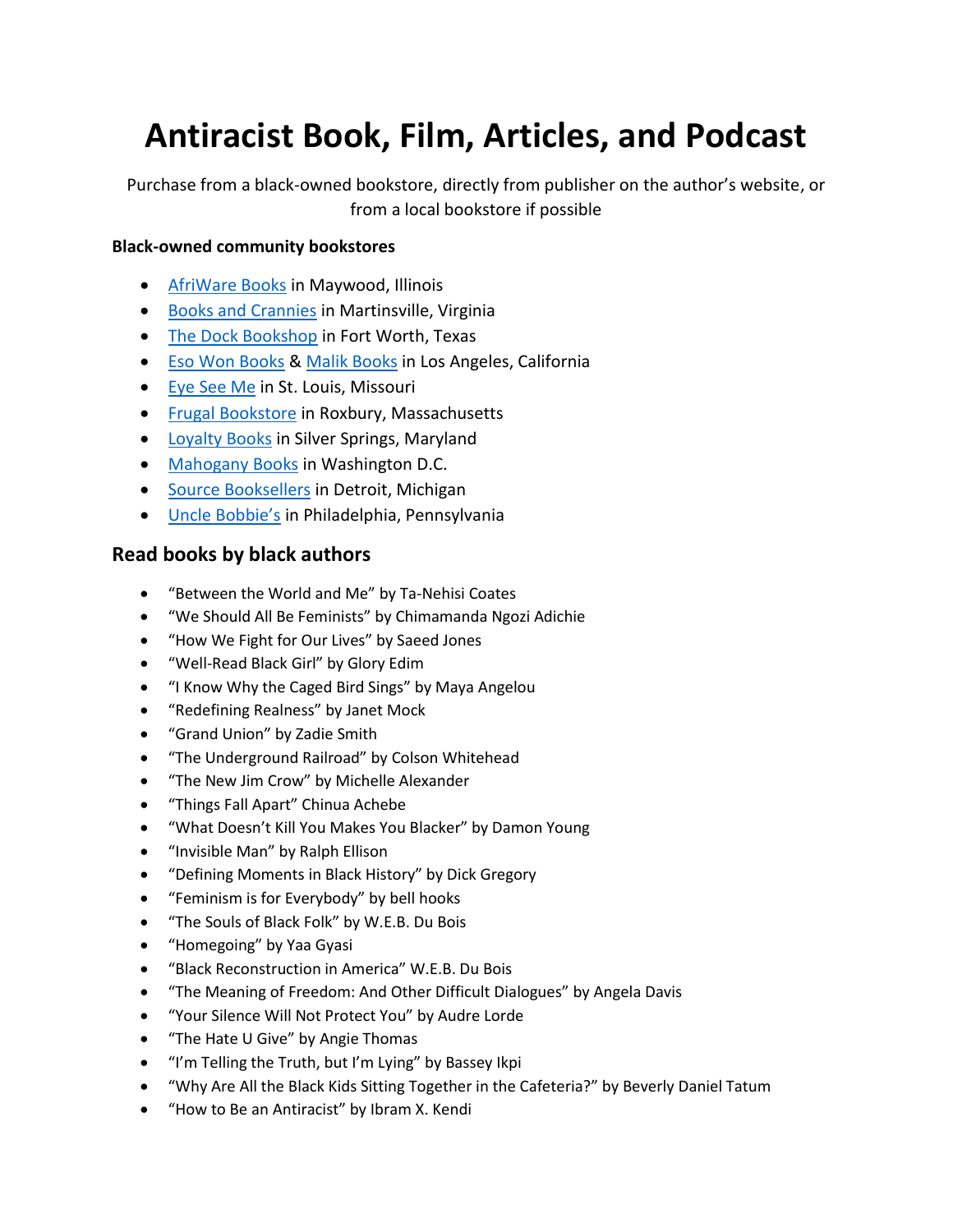- "The Last Children of Mill Creek" by Vivian Gibson
- "Biased" by Jennifer Eberhardt"
- "Native Son" by Richard Wright
- "Me and White Supremacy" by Layla F. Saad
- "Women, Race, and Class" by Angela Davis
- "So You Want to Talk About Race" by Ijeoma Oluo
- "Stamped from the Beginning" by Ibram X. Kendi
- "When They Call You a Terrorist: A Black Lives Matter Memoir" by Patrisse Khan-Cullors and Asha Bandele
- "Are Prisons Obsolete?" by Angela Davis
- "Freedom is a Contant Struggle" by Angela Davis
- "Eloquent Rage: A Black Feminist Discovers Her Superpower" by Brittney Cooper"
- "Algorithms of Oppression: How Search Engines Reinforce Racism" by Safiya Umoja Noble
- "Race, Place, and Suburban Policing: Too Close for Comfort" by Andrea S. Boyles
- "Zami: A New Spelling of My Name" by Audre Lorde
- "The Bluest Eye" by Toni Morrison
- "The Warmth of Other Suns: The Epic Story of America's Great Migration" by Isabel Wilderson
- "A Spectacular Secret: Lynching in American Life and Literature" by Jacqueline Goldsby
- "Brutal Imagination" by Cornelius Eady
- "Policing the Black Man" by Angela Davis
- "The Regular Routine" by Nikki Jones
- "Citizen: An American Lyric" by Claudia Rankine
- "They Were Her Property" by Stephanie E. Jones-Rogers
- "I'm Still Here: Black Dignity in a World Made for Whiteness" by Austin Channing Brown
- "Genesis Begins Again" by Alicia D. Williams
- "Dear Martin" by Nic Stone
- "Stella by Starlight" by Sharon M. Draper
- "From #BlackLivesMatter to Black Liveration" by Keeanga-Yamatta Taylor
- "Sister Outsider" by Audre Lorde
- "Just Mercy" by Bryan Stevenson
- "Don't Call Us Dead" by Danez Smith
- "Incendiary Arts" by Patricia Smith
- "Exiles of Eden" by Ladan Osman
- "Dispatch" by Camerson Awkward-Rich
- "Catalog of Unabashed Gratitude" by Ross Gay
- "The Black Maria" by Aracelis Girmay
- "Kontemporary Amerikan Poetry" by John Murillo
- "The January Children" by Safia Elhillo
- "The Malevolent Volume" by Justin Phillip Reed
- "1919" by Eve L. Ewing
- "Whistling Vivaldi: How Sterotypes Affect Us and What We Can Do" by Claude M. Steele
- "The Firebrand and the First Lady" by Patricia Bell-Scott
- "Song in a Wary Throat: Memoir of an American Pilgrimage" by Pauli Murray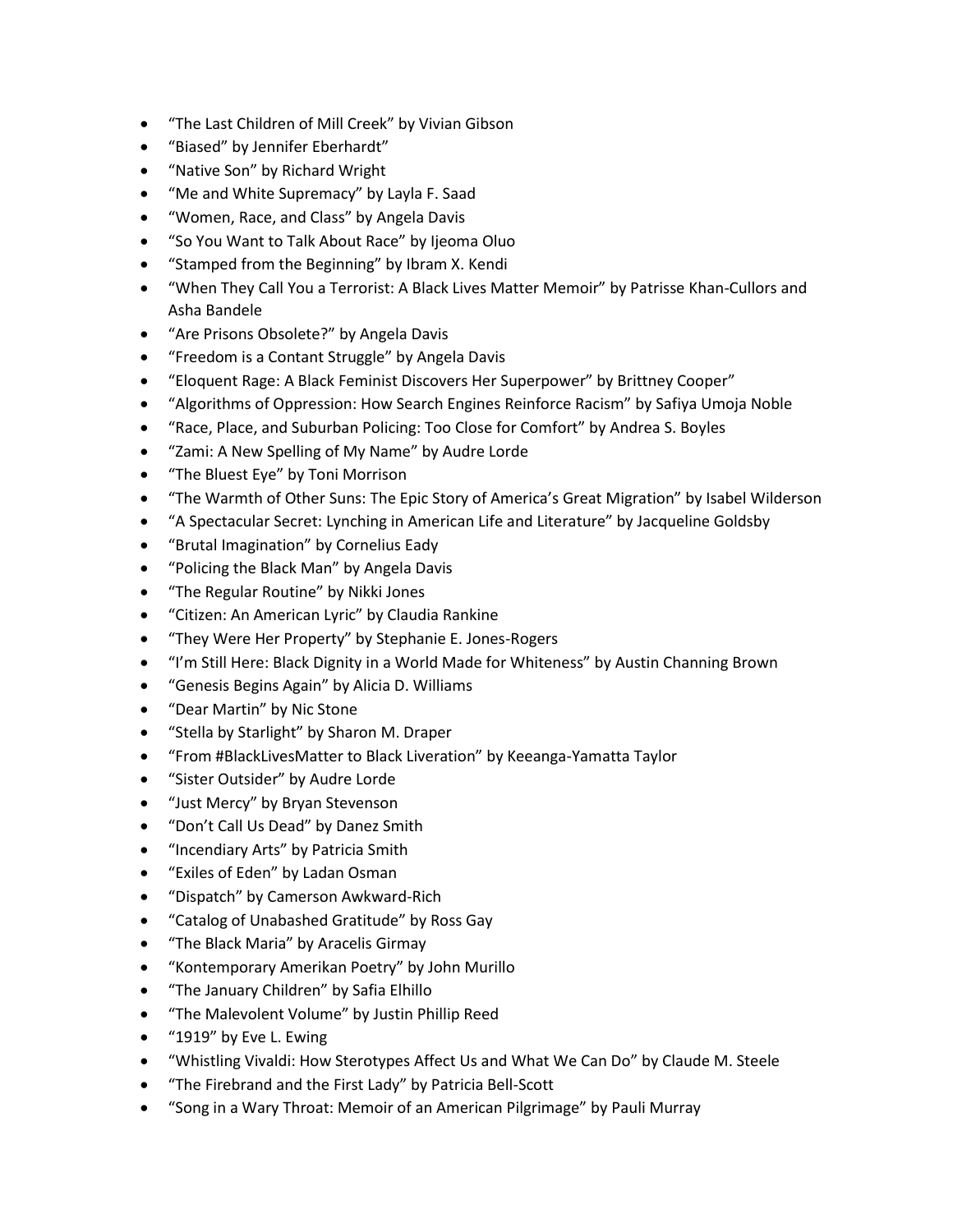- "The Sourve of Self-Regard" by Toni Morrison
- "The Wrong Complexion for Protection: How the Government Response to Disaster Endangers African American Communities" by Robert D. Bullard and Beverly Wright
- "What is Critical Environmental Justice?" by David Naguib Pellow
- "The Fire Next Time" by James Baldwin
- "The Condemnation of Blackness: Race, Crime, and the Making of Modern Urban America" by Khalil Muhammad
- "The Charleston Syllabus: Readings on Race, Racism, and Racial Violence" by Chad Williams, Kidada Williams, and Keisha Blain
- "God Help the Child" by Toni Morrison
- "My Bondage and My Freedom" by Frederick Douglass
- "Strike and Fade" by Henry Dumas
- "Langston Hughes and the Futures of Diaspora" by Brent Hayes Edwards
- "Race Rebels" by Robin D.F. Kelley
- "If We Must Die" by Claude McKay
- "Why We Can't Wait" by Martin Luther King Jr.
- "On the Bus with Rosa Parks" by Rita Dove
- "The Organizer" by Michael Thelwell
- "See What Tomorrow Brings" by Abba Elethea
- "Insights and Poems" by Ericka Huggins and Huey Newton
- "Eva's Man" by Gayl Jones
- "The New Abolitionists" by Joy James
- "Evidence" by Alexis Pauline Gums
- "How to be Drawn" by Terrance Hayes
- "Fatal Invention" by Dorothy Roberts
- "Locking Up Our Own" James Forman Jr.
- "The Autobiography of Malcolm X" by Malcolm X
- "Heavy" by Kiese Laymon
- "The Fire This Time" by Randall Kenan
- "The Price for Their Pound of Flesh" by Daina Ramey Berry

## **Read books to educate yourself:** More books at [Charleston Syllabus](https://www.aaihs.org/resources/charlestonsyllabus/) & [Baltimore Syllabus](https://docs.google.com/document/d/1B_oyOyu_tAwOVq5MY1oJL3orN6ps04O82JxWxnkGpho/edit)

- "White Fragility" by Robin DiAngelo
- "The Broken Heart of America" by Walter Johnson
- "Witnessing Whiteness" by Shelly Tochluk
- "White Like Me: Reflections on Race from a Privileged Son" by Tim Wise
- "White Trash: Race and Class in America" by Annaless Newitz and Matt Wray
- "Rise of the Warrior Cop: The Militarization of America's Police Forces" by Radley Balko
- "Race Traitor" by Noel Ignatiev and John Garvey
- "Feeling White: Whiteness, Emotionality, and Education" by Cheryl E. Matias
- "Disrupting White Supremacy" by Jennifer Harvey, Karin A. Case, and Robin Hawley Gorsline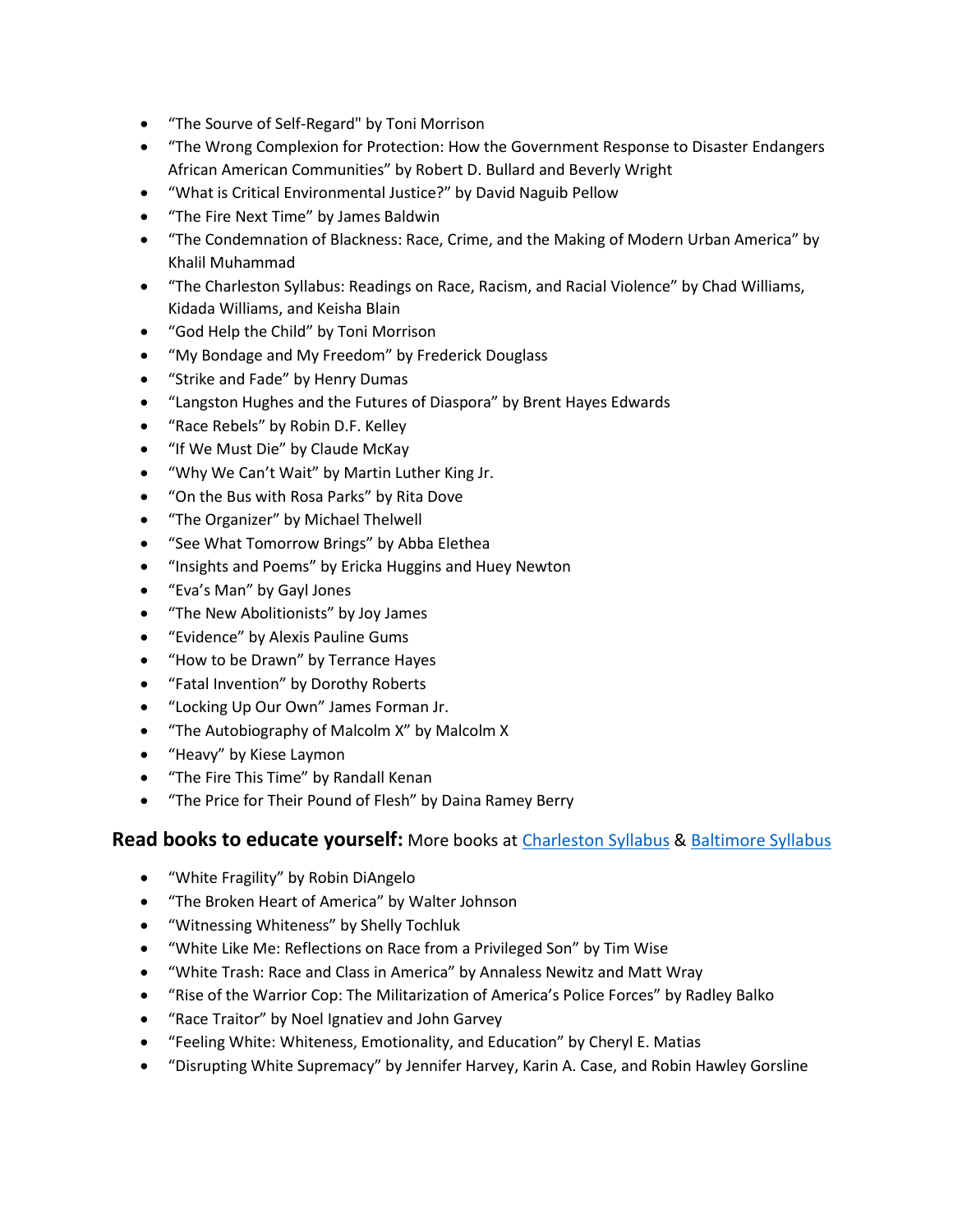- "Hillbilly Nationalists, Urban Race Rebels, and Black Power: Community Organizing in Radical Times" by Amy Sonnie and James Tracy
- "An African American and LatinX History of the United States" by Paul Ortiz
- "Waking Up White, and Finding Myself in the Story of Race" by Debby Irbing
- "The Hidden Rules of Race" by Andrea Flynn, Susan R. Holmberg, Dorian T. Warren, and Feliciz J. Wong
- "The White Racial Frame: Centuries of Racial Framing and Counter-Framing" by Joe R. Feagin
- "Faces at the bottom of the well," Derrick Bell
- "Racism without Racists: Color-Blind Racism and the Persistence of Racial Inequality in the United States," Eduardo Bonilla-Silva
- "Black Feminist Thought" Patricia Hill Collins
- Combahee River Collective: A Black Feminist statement
- Critical Race Theory: The Key Writings that formed the Movement
- "Teaching/Learning Anti-racism: A developmental approach," Derman-Sparks & Phillips
- White women, race matters: The social construction of whiteness," Ruth Frankenberg
- "Pedagogy of the oppressed," Paolo Freire
- "Education policy as an act of white supremacy: Whiteness, critical race theory and educational reform," David Gillborn
- "Race, whiteness, and education," Zeus Leonardo
- "The possessive investment in whiteness," George Lipsitz
- "Whiteness as property," Cheryl Harris
- "Racial formation in the United States," Omi & Winant
- "Black on white: Black writers on what it means to be white, D. Roediger
- "Tiffany, friend of people of color: White investments in anti-racism," Audrey Thompson
- "Decolonizing methodologies: Research and indigenous peoples," Linda Tuhiwai Smith
- What white looks like: African American philosophers on the whiteness question
- "Toward a Critical Race Theory of Education," Gloria Ladson-Billings & William Tate
- "How Jews Became White Folks and what that says about race in America," Karen Brodkin
- "Wilmington's Lie: The Murderous Coup of 1898 and the Rise of White Supremacy" by David Zucchino
- "Raising White Kids: Bringing Up Children in a Racially Unjust America" by Jennifer Harvey
- "Race Against Time: A Reporter Reopens the Unsolved Murder Cases of the Civil Rights Era" by Jerry Mitchell
- "Racial Ecologies" by Leilani Nishime and Kim D. Hester Williams
- "Policing the Planet: Why the Policing Crisis Led to Black Lives Matter" by Jordan Camp and Christina Heatherton
- "The Half Has Never Been Told" by Edward E. Baptist
- "Reconstruction" by Eric Foner
- "Slavery by Another Name" by Douglas A. Blackmon

# **Watch shows/documentaries**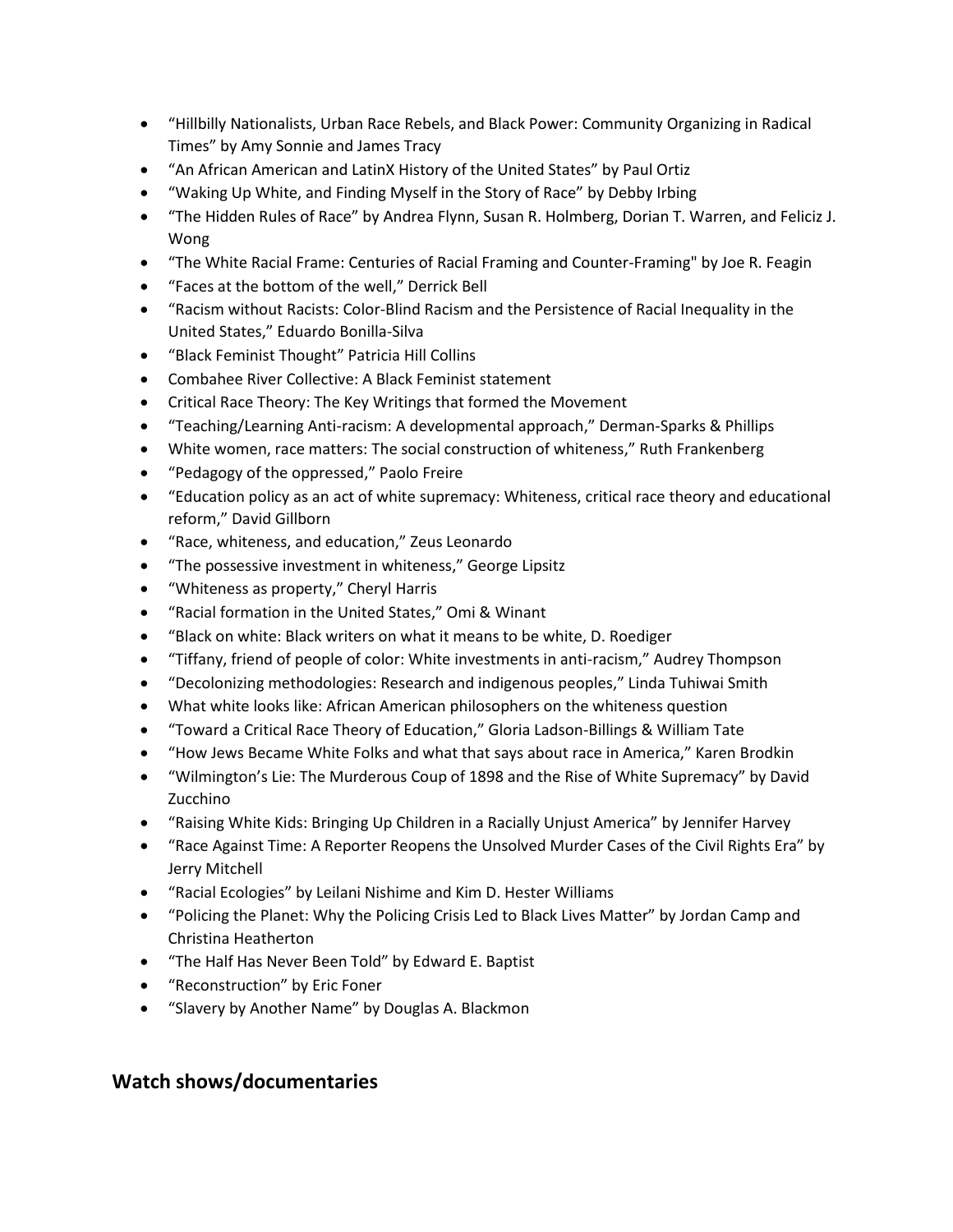#### **Netflix**

- $\circ$  13<sup>th</sup>
- o American Son
- o Dear White People
- o See You Yesterday
- o When They See Us
- o Bobby Kennedy for President
- o Becoming
- **PBS**
	- o Eyes on the Prize
	- o Backs Against the Wall: The Howard Thurman Story
- **Hulu**
	- o If Beale St Could Talk
- **HBO**
	- o King in the Wilderness
- **Cinemax**
	- o The Hate U Give
- **YouTube/Other**
	- o [Just Mercy](https://www.youtube.com/watch?v=GVQbeG5yW78&t=66s) (free)
	- o [James Baldwin Debates William F. Buckley](https://www.youtube.com/watch?v=oFeoS41xe7w) (free)
	- o [Pay It No Mind: Marsha P. Johnson](https://www.youtube.com/watch?v=rjN9W2KstqE) (free)
	- o [This Shit Works](https://www.youtube.com/watch?v=mUyc5EAAWEY&ab_channel=FUSION) (free, 5min)
	- o [The Attica Prison Uprising: Forty Years Later](https://www.youtube.com/watch?v=cBG1UkxrMG0&has_verified=1) (free, 17min)
	- o [Let It Fall: Los Angeles 1982-1992](https://www.youtube.com/watch?v=6JGY-GjzKp4)
	- o I [am Not Your Negro](https://www.youtube.com/watch?v=rNUYdgIyaPM)
	- o [Do the Right Thing](https://www.youtube.com/watch?v=KVQHkq3Tk7E)
	- o [Brother Outsider: The Life of Bayard Rustin](http://rustin.org/)
	- o [Free CeCe!](https://vimeo.com/ondemand/freecece)
	- o [The Last Graduation](https://www.kanopy.com/product/last-graduation)
	- o [The Hard Road to Abolition: Strategies to Win, Profile in Abolition event](https://vimeo.com/196237369)
- **Amazon**
	- o [Selma](https://www.amazon.com/Selma-David-Oyelowo/dp/B00S0X4HK8/ref=sr_1_1?keywords=Selma+movie&qid=1548028413&s=Prime+Video&sr=1-1)
- **TED Talks**
	- o [The Urgency of Intersectionality](https://www.ted.com/talks/kimberle_crenshaw_the_urgency_of_intersectionality)
	- o [The Path to Ending Systemic Racism in the US](https://www.ted.com/talks/dr_phillip_atiba_goff_rashad_robinson_dr_bernice_king_anthony_d_romero_the_path_to_ending_systemic_racism_in_the_us?referrer=playlist-talks_to_help_you_understand_r)
	- o [How We Can Make Racism a Solvable Problem](https://www.ted.com/talks/phillip_atiba_goff_how_we_can_make_racism_a_solvable_problem_and_improve_policing?referrer=playlist-talks_to_help_you_understand_r)—and Improve Policing
	- o [Racism Has a Cost for Everyone](https://www.ted.com/talks/heather_c_mcghee_racism_has_a_cost_for_everyone?referrer=playlist-talks_to_help_you_understand_r)
	- o [An Interview with the Founders of Black Lives Matter](https://www.ted.com/talks/alicia_garza_patrisse_cullors_and_opal_tometi_an_interview_with_the_founders_of_black_lives_matter?referrer=playlist-talks_to_help_you_understand_r)
	- o [How Racism Makes Us Sick](https://www.ted.com/talks/david_r_williams_how_racism_makes_us_sick?referrer=playlist-talks_to_help_you_understand_r)
	- o [How to Deconstruct Racism, One Headline at a Time](https://www.ted.com/talks/baratunde_thurston_how_to_deconstruct_racism_one_headline_at_a_time?referrer=playlist-talks_to_help_you_understand_r)
	- o [Color blind or color brave?](https://www.ted.com/talks/mellody_hobson_color_blind_or_color_brave?referrer=playlist-talks_to_help_you_understand_r)
	- o [How to Raise a Black Son in America](https://www.ted.com/talks/clint_smith_how_to_raise_a_black_son_in_america?referrer=playlist-talks_to_help_you_understand_r)
	- o [My Road Trip through the Whitest Towns in America](https://www.ted.com/talks/rich_benjamin_my_road_trip_through_the_whitest_towns_in_america?referrer=playlist-talks_to_help_you_understand_r)
	- o [An Artist's Unflinching Look at Racial Violence](https://www.ted.com/talks/sanford_biggers_an_artist_s_unflinching_look_at_racial_violence?referrer=playlist-talks_to_help_you_understand_r)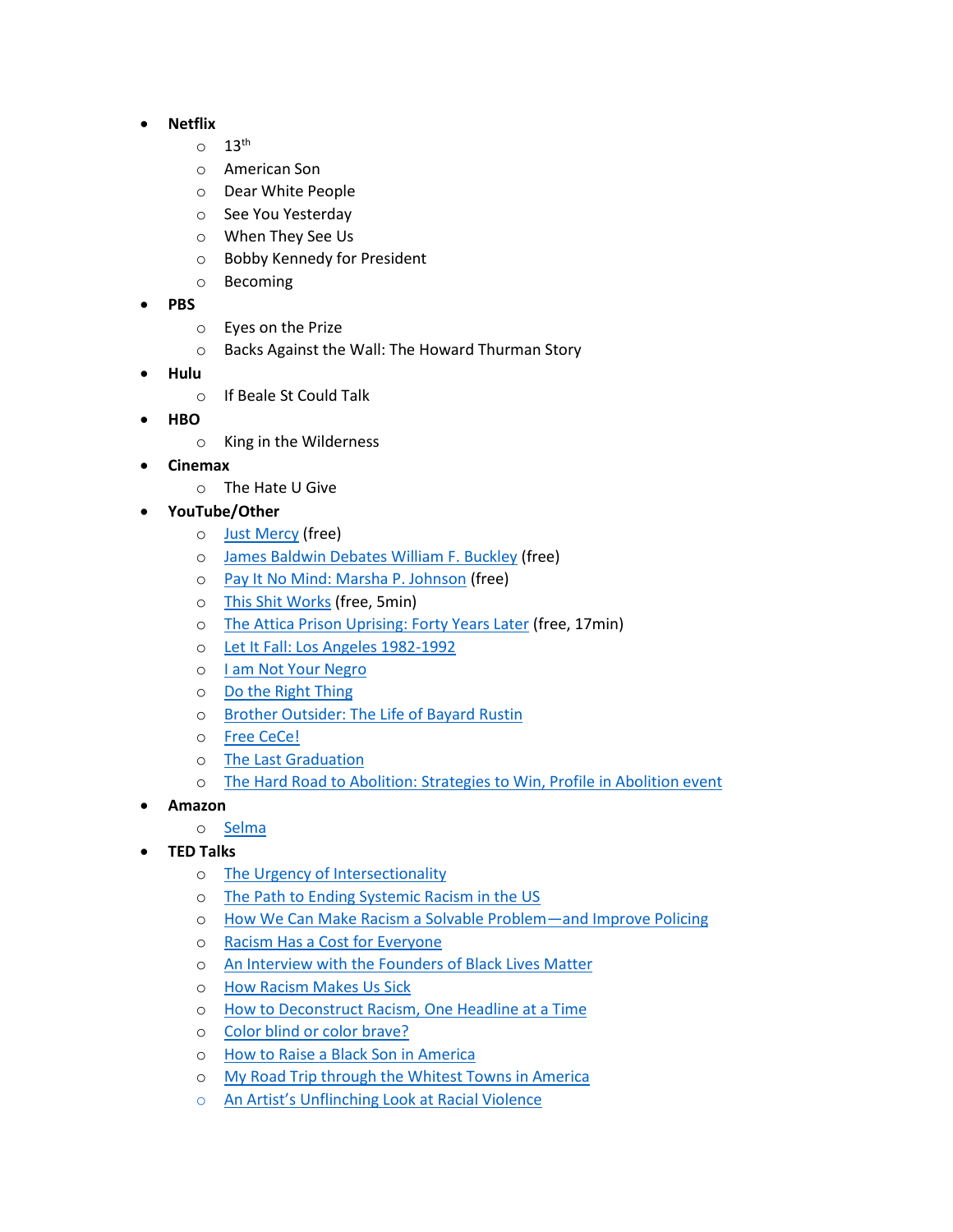- o [We Need to Talk about an Injustice](https://www.ted.com/talks/bryan_stevenson_we_need_to_talk_about_an_injustice?referrer=playlist-talks_to_help_you_understand_r)
- o [The Danger of a Single Story](https://www.ted.com/talks/chimamanda_ngozi_adichie_the_danger_of_a_single_story?referrer=playlist-talks_to_help_you_understand_r)
- o [The Little Problem I had Renting a House](https://www.ted.com/talks/james_a_white_sr_the_little_problem_i_had_renting_a_house?referrer=playlist-talks_to_help_you_understand_r)
- o [How to Overcome our Biases? Walk Boldly Toward Them](https://www.ted.com/talks/verna_myers_how_to_overcome_our_biases_walk_boldly_toward_them?referrer=playlist-talks_to_help_you_understand_r)
- o [How We're Priming Some Kids for College –](https://www.ted.com/talks/alice_goffman_how_we_re_priming_some_kids_for_college_and_others_for_prison?referrer=playlist-talks_to_help_you_understand_r) and Others for Prison
- o ["Black Men Ski"](https://www.ted.com/talks/stew_black_men_ski?referrer=playlist-talks_to_help_you_understand_r)
- o [Courage is Contagious](https://www.ted.com/talks/damon_davis_courage_is_contagious?referrer=playlist-talks_to_help_you_understand_r)
- o [Does Racism Affect How You Vote?](https://www.ted.com/talks/nate_silver_does_racism_affect_how_you_vote?referrer=playlist-talks_to_help_you_understand_r)
- o [What Prosecutors and Incarcerated People can Learn from Each Other](https://www.ted.com/talks/jarrell_daniels_what_prosecutors_and_incarcerated_people_can_learn_from_each_other?referrer=playlist-talks_to_help_you_understand_r)
- o The Real Story of Rose Parks [and Why We Need to Confront Myths about Black History](https://www.ted.com/talks/david_ikard_the_real_story_of_rosa_parks_and_why_we_need_to_confront_myths_about_black_history?referrer=playlist-talks_to_help_you_understand_r)
- o The Symbols of Systemic Racism [and How to Take Away their Power](https://www.ted.com/talks/paul_rucker_the_symbols_of_systemic_racism_and_how_to_take_away_their_power?referrer=playlist-talks_to_help_you_understand_r)
- o [Why It's So Hard to Talk about the N](https://www.ted.com/talks/elizabeth_stordeur_pryor_why_it_s_so_hard_to_talk_about_the_n_word?referrer=playlist-talks_to_help_you_understand_r)-Word
- o ["You Have the Rite"](https://www.ted.com/talks/marc_bamuthi_joseph_you_have_the_rite?referrer=playlist-talks_to_help_you_understand_r)
- o [Black Murder is Normal](https://www.youtube.com/watch?v=1DxHL2i3cZo)

## **Listen to podcasts**

- [Justice in America](https://theappeal.org/announcing-season-3-of-justice-in-america/)
- [All My Relations](https://www.allmyrelationspodcast.com/)
- $1619$  $1619$
- [Lynching in America](https://lynchinginamerica.eji.org/listen)
- **[Intersectionality Matters with Kimberlé Crenshaw](https://aapf.org/podcast)**
- **•** [Groundings](https://groundings.simplecast.com/)
- [Code Switch](https://www.npr.org/podcasts/510312/codeswitch)
- [Beyond Prisons](https://shadowproof.com/beyond-prisons/)
- **•** [Ear Hustle](https://www.earhustlesq.com/)
- [Radical Imagination](https://radicalimagination.us/)
- [Co-conspired Conversations](https://www.listennotes.com/podcasts/co-conspired-conversations-myisha-t-ichxyHpdT2b/)
- [Still Processing](https://podcasts.apple.com/us/podcast/still-processing/id1151436460)
- [Seeing White](https://www.sceneonradio.org/seeing-white/)
- [Jemele Hill is Unbothered](https://newsroom.spotify.com/2019-01-08/jemele-hill-is-unbothered-in-her-new-spotify-podcast/)
- [Hear to Slay](https://www.heartoslay.com/)
- [Pod Save the People](https://podcasts.apple.com/us/podcast/pod-save-the-people/id1230148653)
- **•** [Identity Politics](http://identitypoliticspod.com/)
- On Being episod[e The Spiritual Work of Black Lives Matter](https://onbeing.org/programs/patrisse-cullors-and-robert-ross-the-spiritual-work-of-black-lives-matter-may2017/)
- Town Hall Seattle episode [Frank Wilderson: Afro-pessimism and Modern Slavery](https://www.youtube.com/watch?v=05A0I251I8E)

## **Articles/Other**

- "[The Death of George Floyd, in Context](https://www.newyorker.com/news/daily-comment/the-death-of-george-floyd-in-context)" by Jelani Cobb for The New Yorker
- "[Of Course There Are Protests. The State Is Failing Black People](https://www.nytimes.com/2020/05/29/opinion/george-floyd-minneapolis.html?action=click&module=Opinion&pgtype=Homepage)" by Keeanga-Yamahtta Taylor for the New York Times
- "[This Is How Loved Ones Want Us To Remember George Floyd](https://www.cnn.com/2020/05/27/us/george-floyd-trnd/index.html)" by Alisha Ebrahimji for CNN
- ["You Shouldn't Need a Harvard Degree to Survive Birdwatching While Black"](https://www.washingtonpost.com/outlook/2020/05/28/christian-cooper-harvard-birdwatching/) by Samuel Getachew for the Washington Post